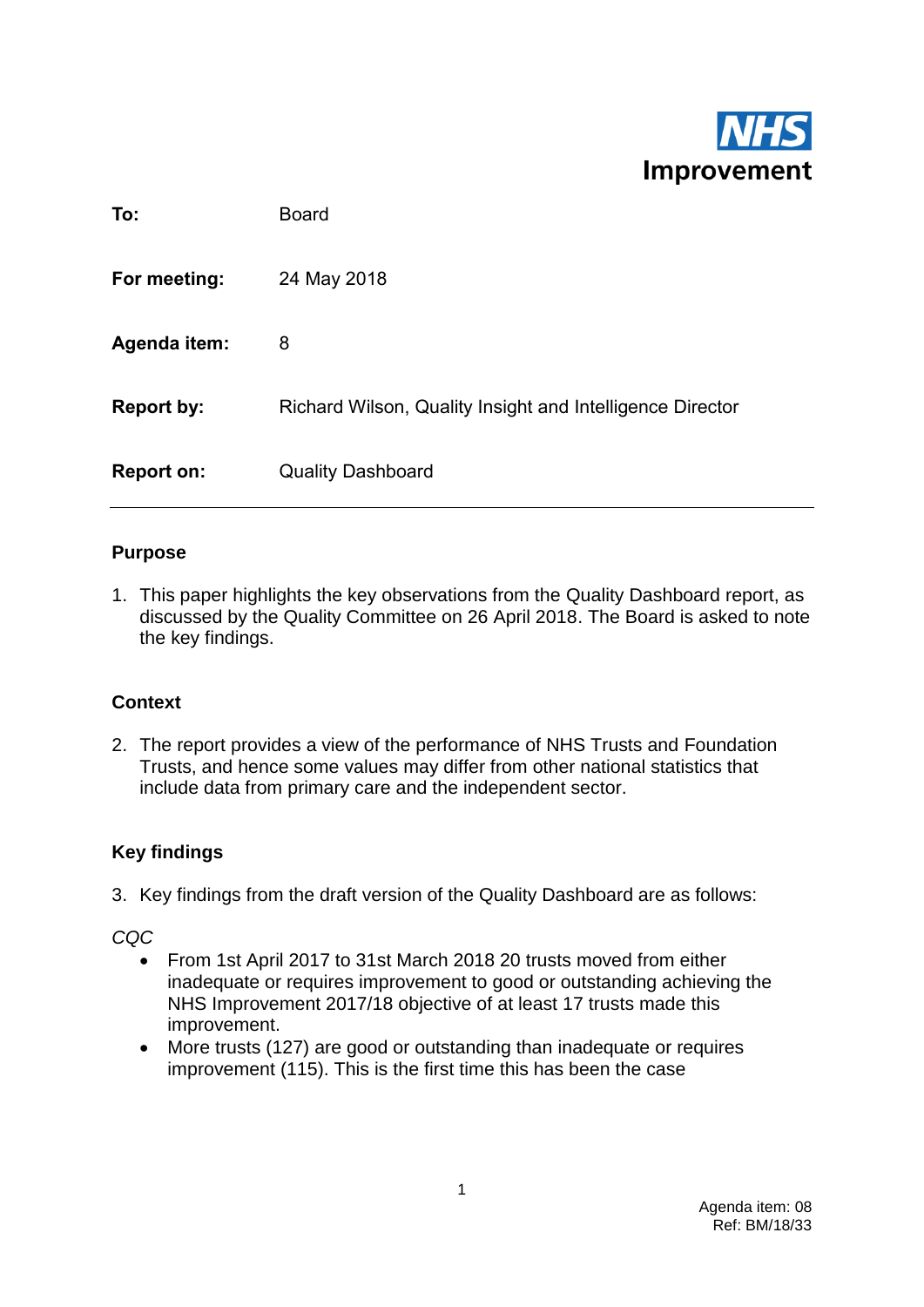*Safe*

- The assessment of patients for VTE, reported for quarter 3 is 95.3%, however when we look at the data by month December 2017 is a statistical outlier at 94.9% and below the retired CQUIN of 95%.
- The rate of E. coli infections which previously had been rising has returned to an average of around 3200 infections per month.
- The rate of MRSA infections remains around 1 per 100,000 bed days
- The rate of C. difficile infections remains around an average of ~14 per 100,000 bed days, which is ~390 infections per month.

#### *Effective*

• The emergency readmission rate within 30 days has been around 7.7% since 2014. The peak in December 2017 at 8.08% was higher than all previous Decembers throughout the period.

#### *Caring*

• In general, patient experience is still positive. The one indicator showing a downward drift is the Accident and Emergency Friends and Families Test that is close to being a statistical outlier. This has happened in previous winters.

#### *Responsive*

- This section includes for the first time the mental health Out of Area Placements, which are currently running at 20,645 bed days per month.
- The number of mixed sex accommodation breaches has increased. The increase pre-dated the recommendation on 3rd January by the National Emergency Pressures Panel (NEPP) that sanctions for mixed sex accommodation breaches are suspended.

#### *Well Led*

• The NHS staff survey showed that more staff would recommend their trust as a place to work or receive treatment, although overall engagement has decreased very slightly between 2016 and 2017.

#### **Mental Health**

- 4. At the October meeting, the Quality Committee requested that the report is more representative of mental health. Since the January meeting there has been progress in a number of areas that will address the paucity of measures currently reported.
- 5. The Nursing Directorate has funded a fixed term post in the NHS England mental health analytical team to create provider views of those indicators that track progress on the Five Year Forward View for mental health. This arrangement enables NHS Improvement to access the skills that the NHS England team has in querying the complex Mental Health Services Data Set, and adds vital capacity across the ALBs.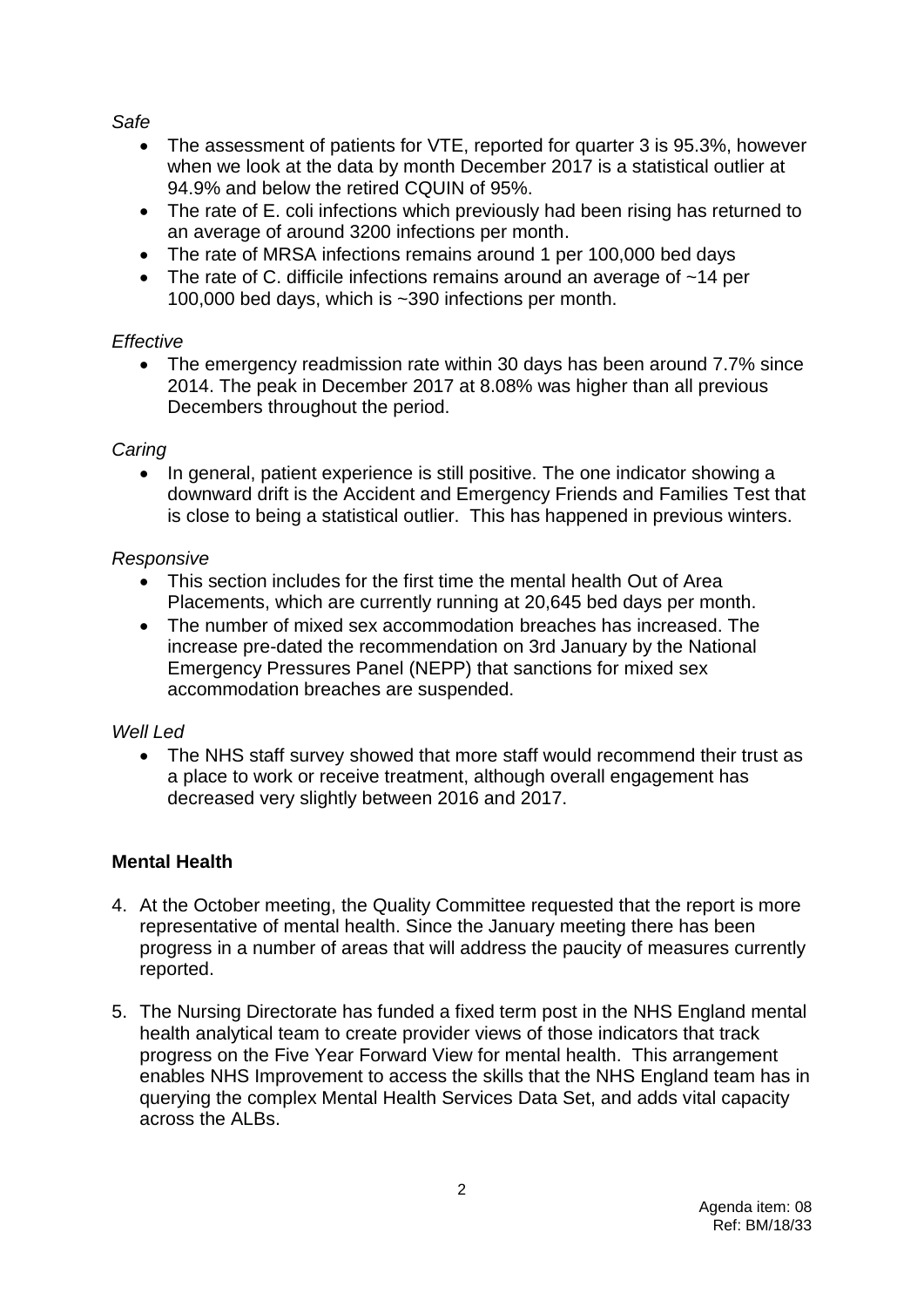- 6. Nationally the Mental Health Safety Improvement Programme is identifying a safety measures for the prioritisation approach in place to identify NHS Trusts for support. Once produced these will be adopted into our quality reporting. They are scheduled to be developed and shared with NHS trusts in Quarter 1 2018/19.
- 7. The core set of indicators will cover the following areas:
	- managing risks (staffing levels, staff working extra hours, and restrictive interventions);
	- track record on safety (suicide, self-harm, assaults on patients);
	- and reporting and learning from incidents when things go wrong (consistency of recording, deaths, staff survey: staff witnessing harmful events, effectiveness of reporting procedures, dealing with CAS alerts).
- 8. In advance of both the delivery of the Five Year Forward View work with NHSE and the Mental Health Patient Safety Improvement Programme measures, it has been possible to include in the report the inappropriate out of area placements in the responsiveness domain. This measure has been reported from January 2018.

#### **Community Services**

- 9. In February, the Community Services Data Set was been published. This provides the first opportunity to develop indicators for these services for the whole population and not just for children and younger people. Like all new data sets it will take some time to mature for it to be fit to produce meaningful indicators on the quality of services. Whilst the data set matures NHS Improvement is at the vanguard of designing the outputs the NHS needs. The Quality Insight and Intelligence Director is working with Operational Productivity to ensure that NHS Improvement has a single set of requirements. The southern regions have brought together providers and commissioners to discuss the indicators they would like to see. The priority that all agree on is wound care, and hence the Quality Insight and Intelligence team is already working with NHS Digital to produce data on this area.
- 10.It is too early to say when indicators will be available as it is dependent on the quality of the data. NHS Improvement is promoting awareness of the new data set through the community indicator scorecard, which has been shared with trusts for the last three years. NHS Improvement is considering including the Data Quality Maturity Index (DQMI) and Valid, Other, Default, Invalid, or Missing, (VODIM) measures for the CSDS in the Single Oversight Framework for 2019.

#### **Maternity**

11.The Quality Committee requested further consideration of maternity services within the report. The Director of Quality Insight and Intelligence has worked with the Clinical Director – Maternity and Children to review the currently available indicators, however this is a service that remains limited by incomplete data. Nationally the Maternity Transformation Programme has agreed 14 measures: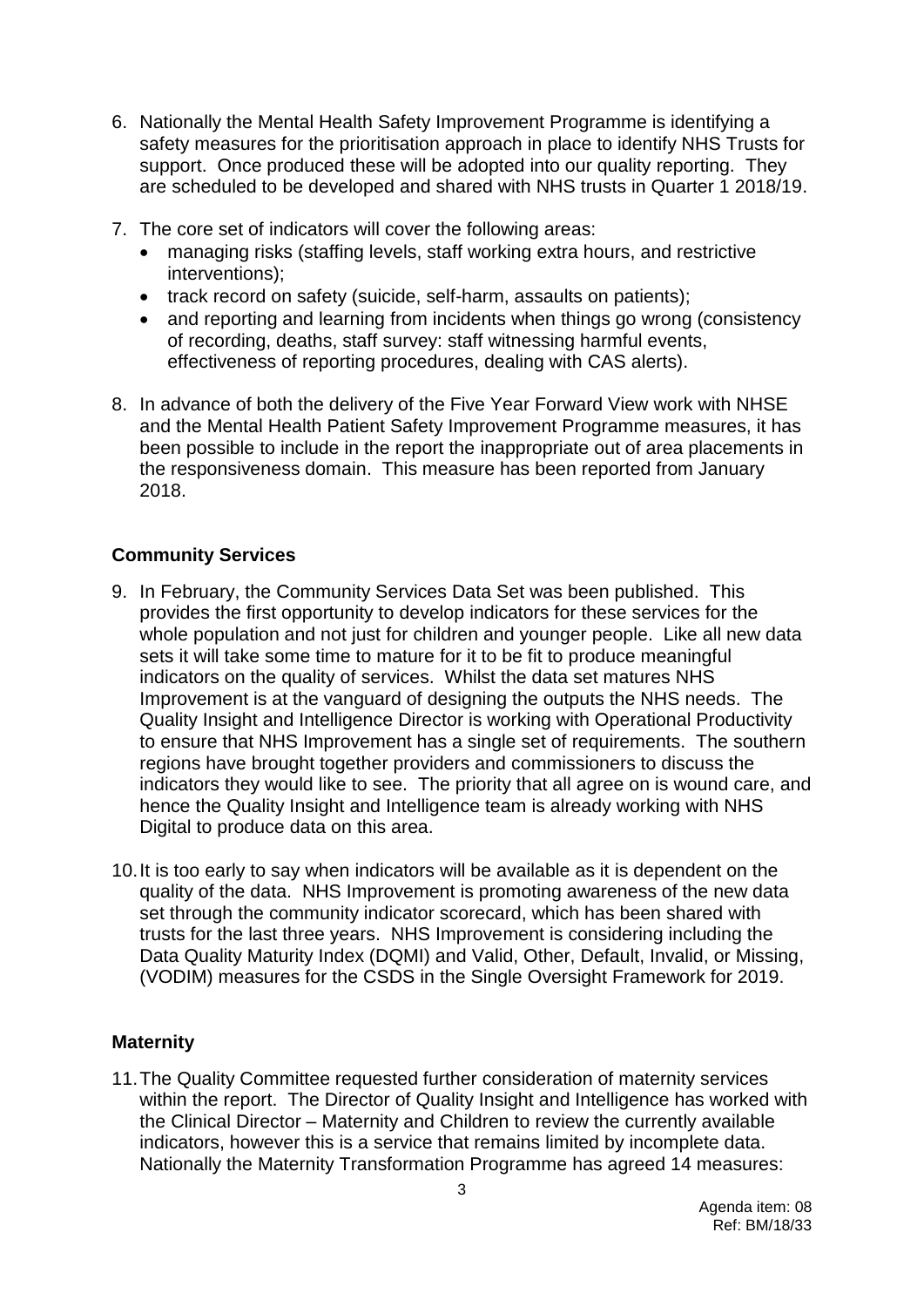- 1. Smoking rate at booking
- 2. Normal birth rate
- 3. Caesarean section delivery rate in Robson group 1 women
- 4. Caesarean section delivery rate in Robson group 2 women
- 5. Caesarean section delivery rate in Robson group 5 women
- 6. 3rd and 4th degree tear rate among women delivering vaginally
- 7. Rate of postpartum haemorrhage of 1500ml or greater
- 8. Rate of successful vaginal birth after a single previous caesarean section
- 9. Smoking rate at delivery
- 10.Proportion of babies born at term with an Apgar score <7 at 5 minutes
- 11.Proportion of babies born at term admitted to the neonatal intensive care unit
- 12.Proportion of babies readmitted to hospital at <30 days of age
- 13.Breastfeeding initiation rate

 $\overline{a}$ 

- 14.Breastfeeding rate at 6-8 weeks
- 12.Despite the agreement of the indicators, the reporting of them is limited by the data collected and submitted to NHS Digital by trusts. Table 1 reports the number and percentage of trust that 'Did not submit' <sup>1</sup>data for 11 of the indicators that are constructed from the Maternity Services Data Set (MSDS) for the most recent publication. The range of 'Did not submit' is between 6% and 50% of trusts.

Table 1: Data completeness for the clinical quality measures, for data collected in September 2017<sup>i</sup>

| <b>Indicator</b>                                                  | <b>Count of Trusts</b><br><b>DNS</b> | % of trusts<br><b>DNS</b> |
|-------------------------------------------------------------------|--------------------------------------|---------------------------|
| Count of women who were current smokers at booking appointment    | 8                                    | 6%                        |
| Count of babies born at or after 37 weeks gestation with an Apgar |                                      |                           |
| score at 5 minutes <7                                             | 21                                   | 16%                       |
| Count of babies with a first feed of breast milk                  | 26                                   | 19%                       |
| Count of women giving birth vaginally who had 3rd or 4th degree   |                                      |                           |
| tears                                                             | 28                                   | 21%                       |
| Count of women who had a vaginal birth after a single previous    |                                      |                           |
| caesarean section                                                 | 32                                   | 24%                       |
| Count of women with a recorded postpartum haemorrhage of          |                                      |                           |
| 1,500ml or more (June 2017)                                       | 61                                   | 45%                       |
| Count of women who were current smokers at delivery               |                                      |                           |
| (June 2017)                                                       | 68                                   | 50%                       |
| Count of women in Robson group 1 who had a caesarean section      | 46                                   | 34%                       |
| Count of women in Robson group 2 who had a caesarean section      | 35                                   | 26%                       |
| Count of women in Robson group 5 who had a caesarean section      | 36                                   | 27%                       |
| Count of births without intervention                              | 45                                   | 33%                       |

**Reference** http://content.digital.nhs.uk/media/25725/Quality-Improvement-Metrics---counts-from-the-Maternity-Services-Data-Set-september-2017/xls/

 $1$  'Did not submit' means that for one or more of the data items used to derive each count, the maternity service provider's submission to the MSDS did not contain any records with valid values for that data item.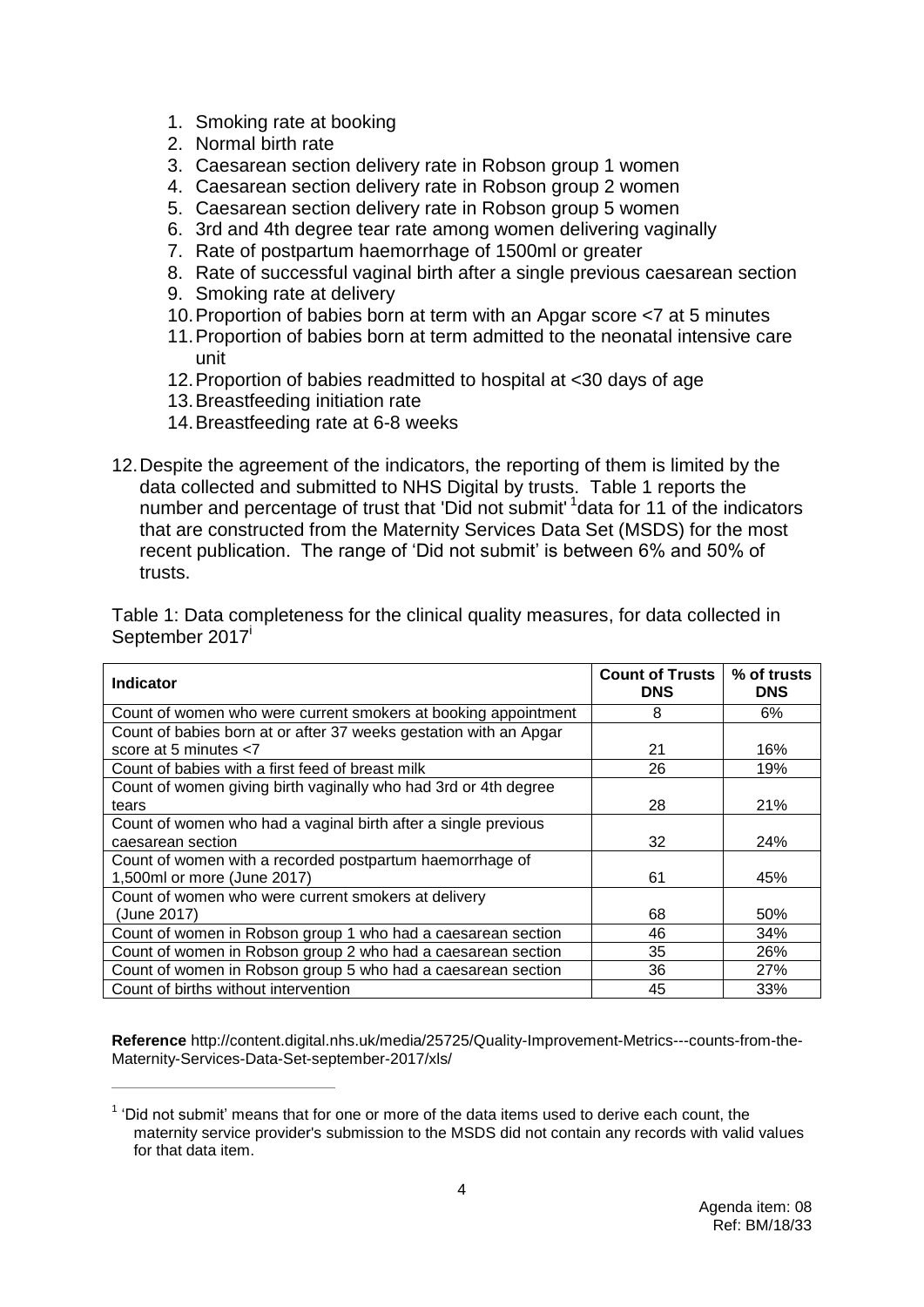13.To seek to address the data quality issues, the Executive Nurse Director has acted on this and written to the seven lowest reporting trusts on 12th February reminding them of the requirement to submit data.

#### **Conclusion**

<u>.</u>

14.The Board is asked to note the key findings in the Quality Dashboard report.

<sup>i</sup> Currently the following are not calculable

- Proportion of babies readmitted to hospital at <30 days of age
- Breastfeeding initiation rate
- Breastfeeding rate at 6-8 weeks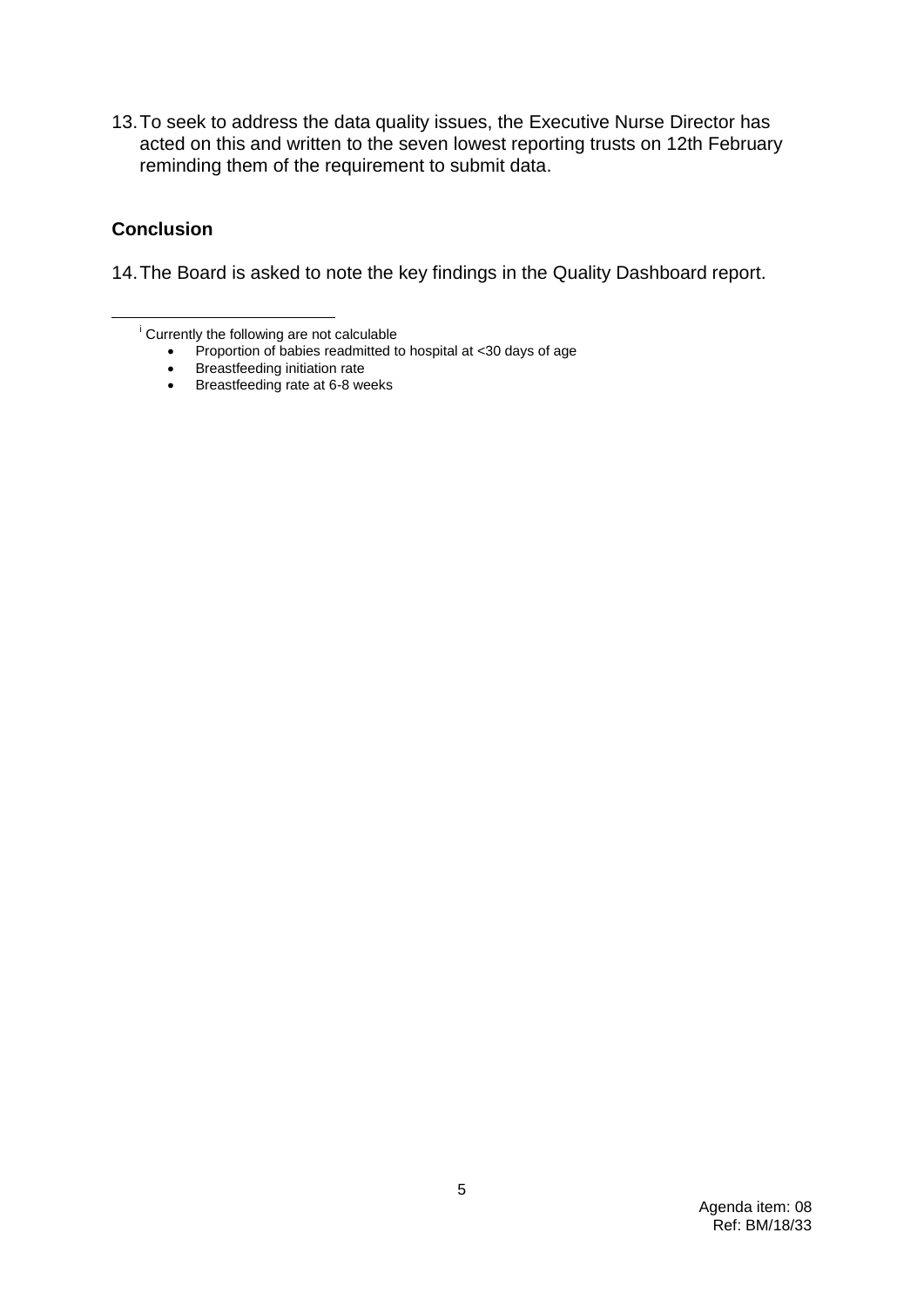

# **Quality Report**

**24 May 2018**

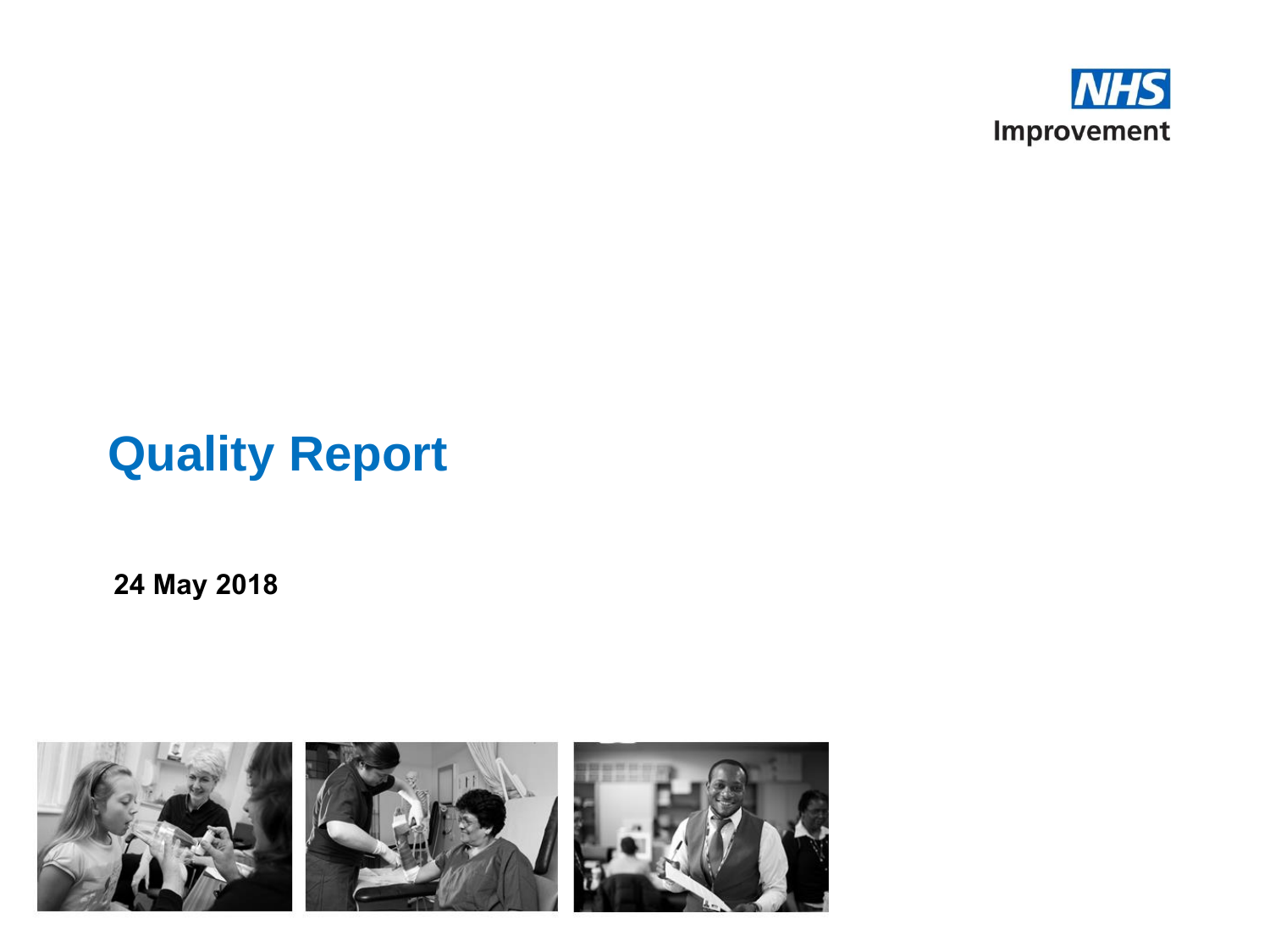# **Summary**



#### CQC

- From 1st April 2017 to 31st March 2018 20 trusts moved from either inadequate or requires improvement to good or outstanding achieving the NHS Improvement 2017/18 objective of at least 17 trusts made this improvement.
- More trusts (127) are good or outstanding than inadequate or requires improvement (115). This is the first time this has been the case

#### Safe

- The assessment of patients for VTE, reported for quarter 3 is 95.3%, however when we look at the data by month December 2017 is a statistical outlier at 94.9% and below the retired CQUIN of 95%.
- The rate of E. coli infections which previously had been rising has returned to an average of around 3200 infections per month.
- The rate of MRSA infections remains around 1 per 100,000 bed days
- The rate of C. difficile infections remains around an average of  $~14$  per 100,000 bed days, which is  $~390$  infections per month.

#### **Effective**

– The emergency readmission rate within 30 days has been around 7.7% since 2014. The peak in December 2017 at 8.08% was higher than all previous Decembers throughout the period.

#### **Caring**

– In general, patient experience is still positive. The one indicator showing a downward drift is the Accident and Emergency Friends and Families Test that is close to being a statistical outlier. This has happened in previous winters.

#### **Responsive**

- This section includes for the first time the mental health Out of Area Placements, which are currently running at 20,645 bed days per month.
- The number of mixed sex accommodation breaches has increased. The increase pre-dated the recommendation on 3rd January by the National Emergency Pressures Panel (NEPP) that sanctions for mixed sex accommodation breaches are suspended.

#### Well Led

– The NHS staff survey showed that more staff would recommend their trust as a place to work or receive treatment, although overall engagement has decreased very slightly between 2016 and 2017.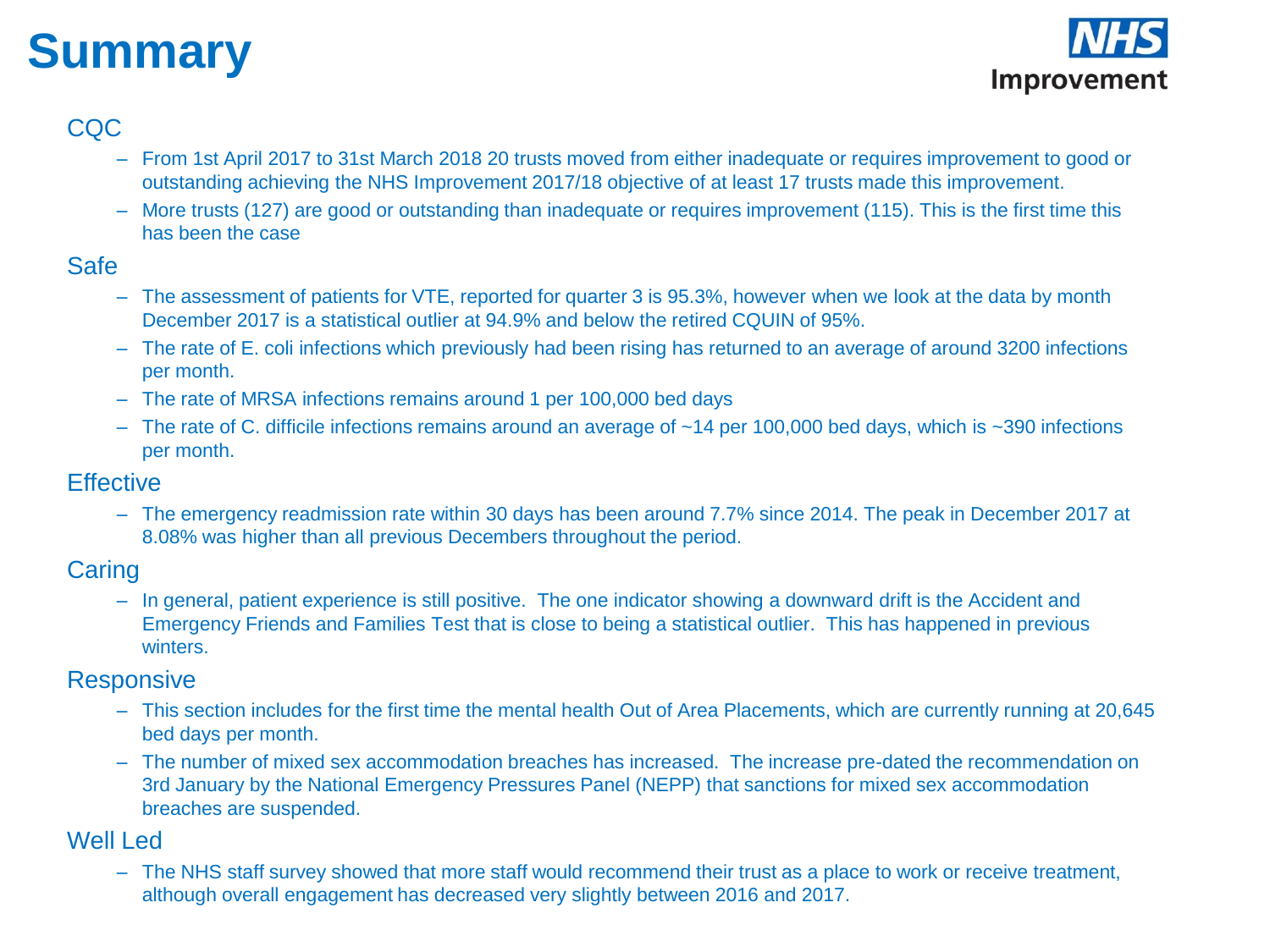# **CQC Inspection Ratings**



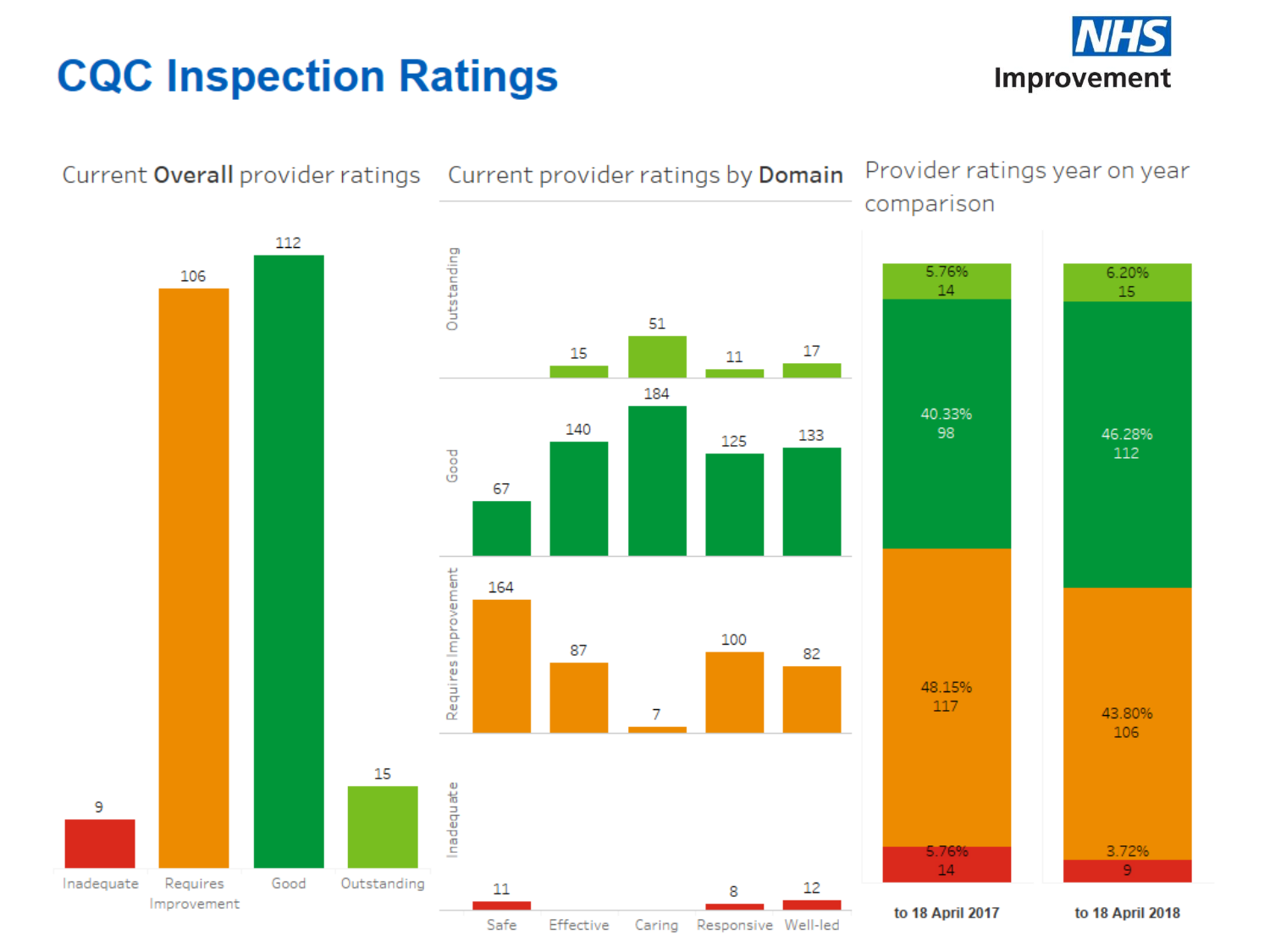## **Safe**



Feb 14

Aug 14

Feb 15

Aug 15

Feb 16

Aug 16

Feb 17

Aug 17

Feb 18

# Improvement

The rate of MRSA infections appears to have stabilised around at ~1 per 100,000 bed days, which is ~26 reported infections per month. It is highest in London region.

The rate of MSSA infections had been slowly increasing until the end of 2015, but has settled since. The average since then is ~9.5 infections per 100,000 bed days, which is ~260 infections per month.

The rate of C. difficile infections remains around an average of ~14 per 100,000 bed days, which is ~390 infections per month. The rate showed a decrease in 2015/16 which has been maintained to date.

The number of E. coli infections had been steadily rising since 2015, but this increase appears to have levelled off since December 2017. There are ~3200 infections per month.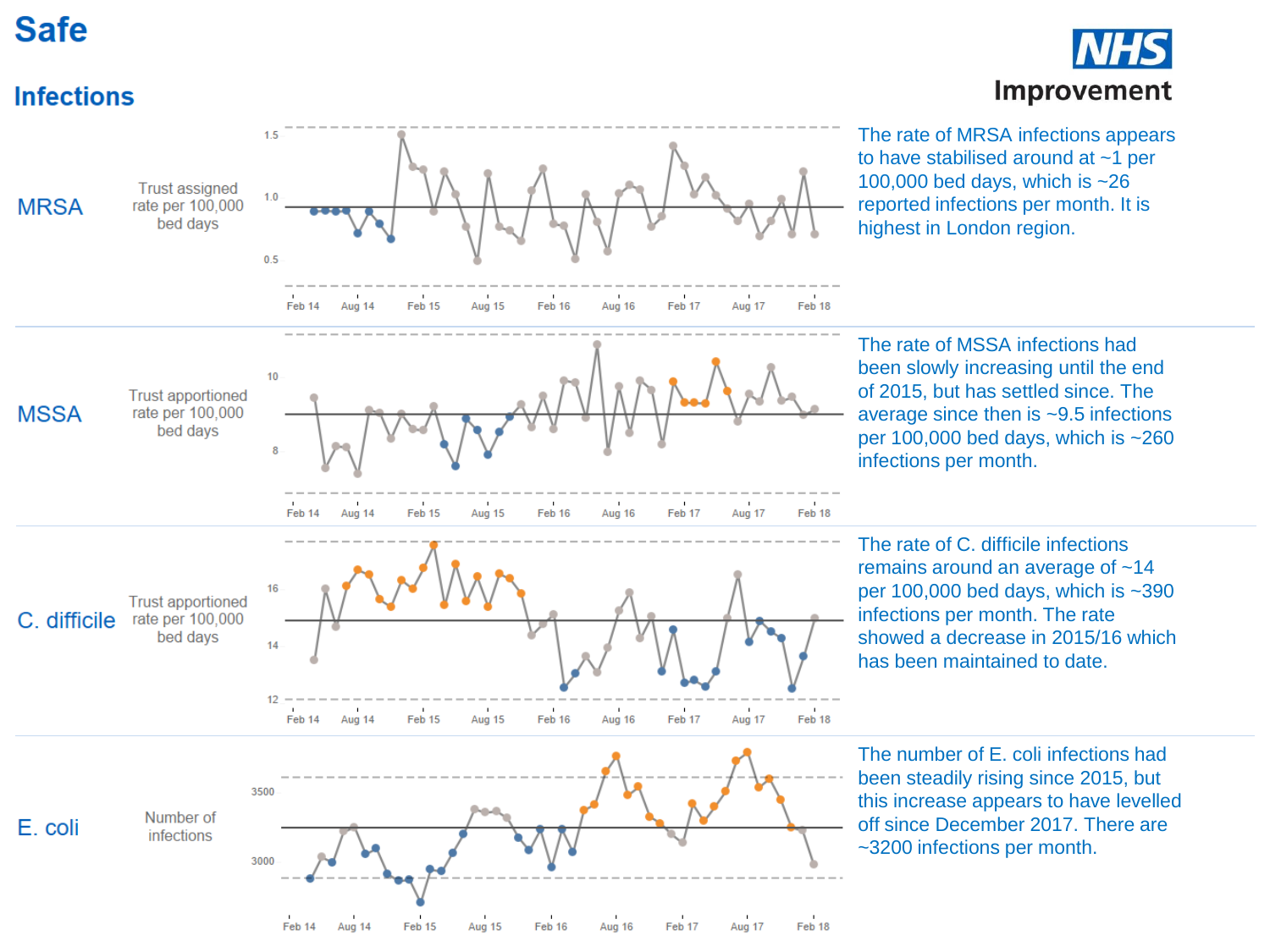## **Safe**



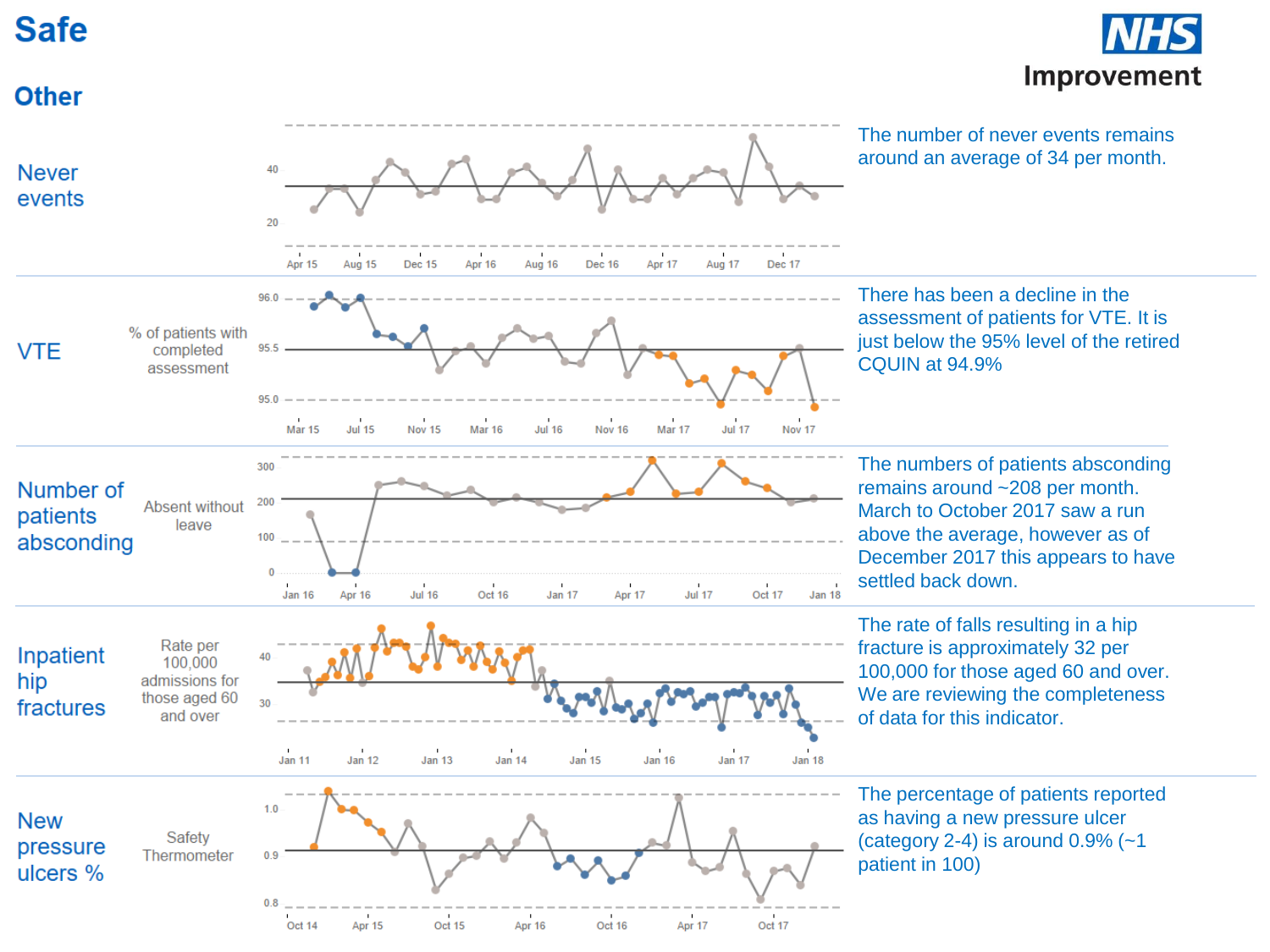# **Caring**



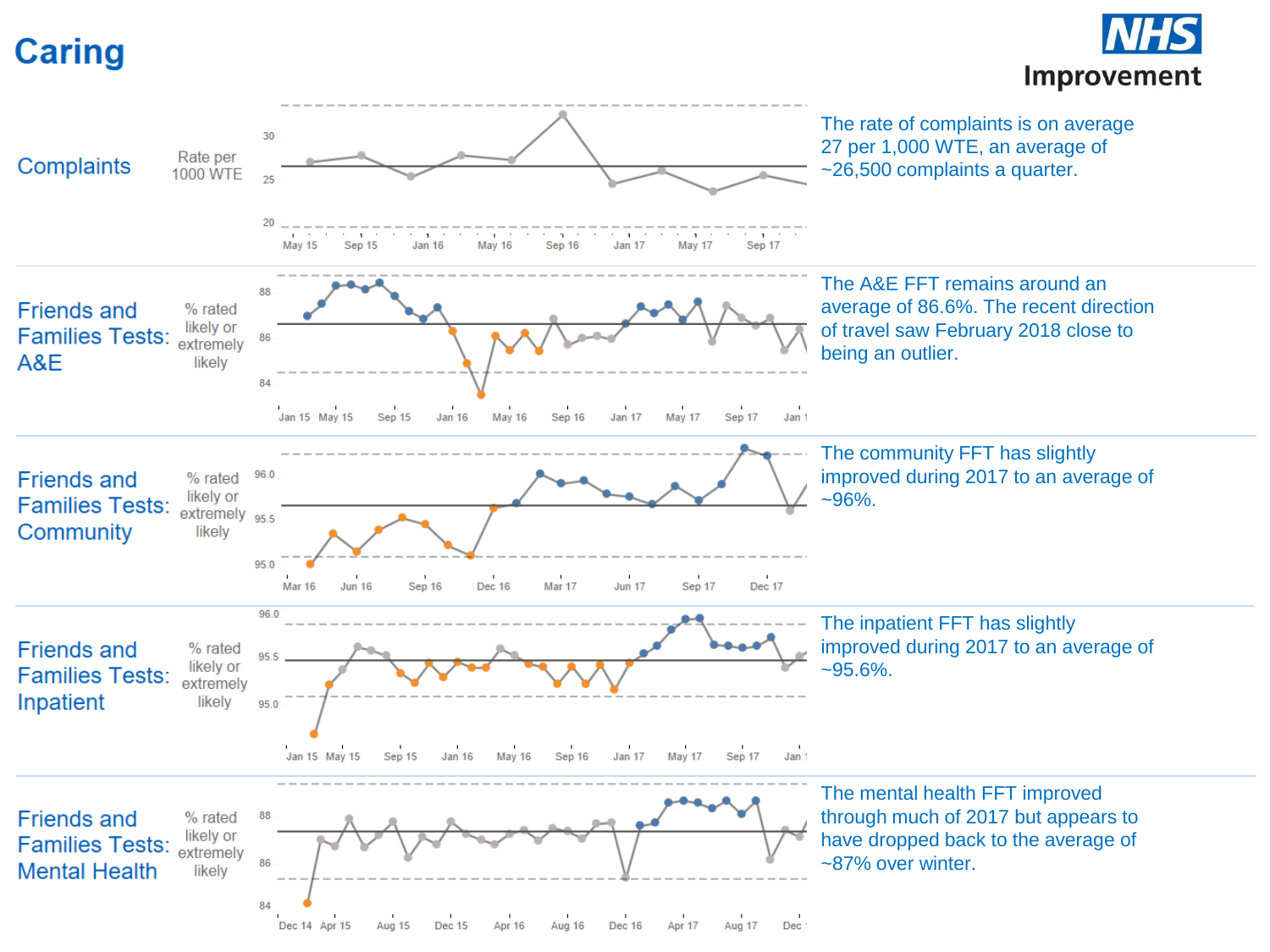## **Effective**





Feb 14

Aug 14

Feb 15

Aug 15

Feb 16

Aug 16

Feb 17

Aug 17

The emergency readmission rate within 30 days has been ~7.7% since 2014. The peak in December 2017 of ~8.08% was higher than all previous Decembers throughout the period.

There are 12 trusts that have a SHMI higher than expected and 17 that are lower than expected.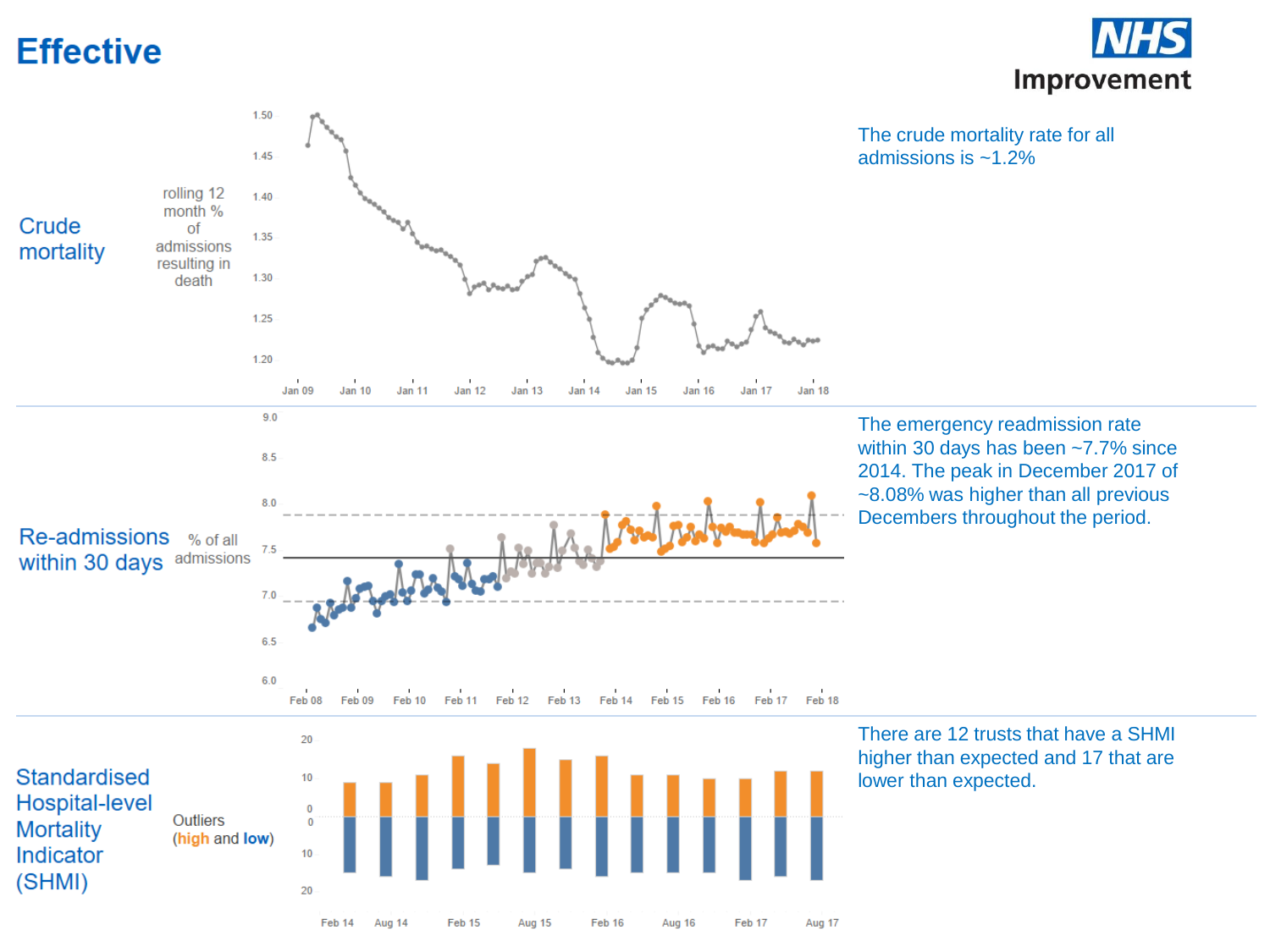## **Responsive**